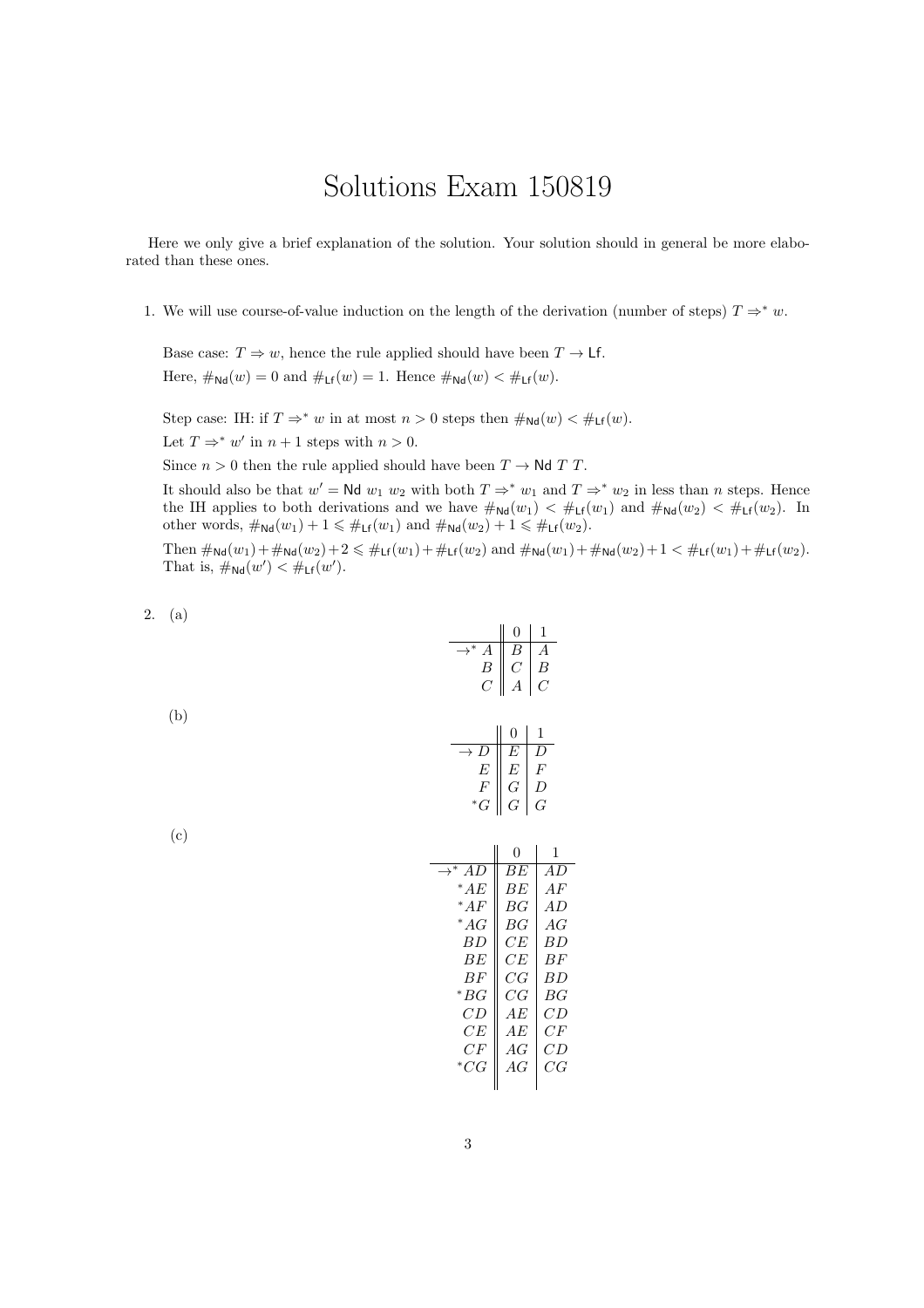3. (a)

| Ø<br>${q_1}$<br>$\rightarrow q_0$<br>Ø<br>${q_2}$<br>$q_1$<br>${q_3}$<br>${q_2, q_5}$<br>$q_2$<br>Ø<br>${q_4}$<br>$q_3$<br>${q_5}$<br>${q_2, q_3}$<br>$q_4$<br>Ø<br>${q_6}$<br>$q_5$<br>${}^*q_6$<br>Ø<br>Ø<br>0<br>1<br>$\rightarrow q_0$<br>$\boldsymbol{q}$<br>$q_1$<br>$q_1$<br>$q_2$<br>$\boldsymbol{q}$<br>$q_2$<br>$q_3$<br>$q_2q_5$<br>$q_3$<br>q<br>q <sub>4</sub><br>$q_4$<br>$q_2q_3$<br>$q_5$<br>$q_5$<br>$q_6$<br>q<br>$^{\ast}q_{6}$<br>$\boldsymbol{q}$<br>q<br>$q_3q_6$<br>$q_2q_5$<br>$q_2q_5$ |          | 0     | 1           |
|-----------------------------------------------------------------------------------------------------------------------------------------------------------------------------------------------------------------------------------------------------------------------------------------------------------------------------------------------------------------------------------------------------------------------------------------------------------------------------------------------------------------|----------|-------|-------------|
|                                                                                                                                                                                                                                                                                                                                                                                                                                                                                                                 |          |       |             |
|                                                                                                                                                                                                                                                                                                                                                                                                                                                                                                                 |          |       |             |
|                                                                                                                                                                                                                                                                                                                                                                                                                                                                                                                 |          |       |             |
|                                                                                                                                                                                                                                                                                                                                                                                                                                                                                                                 |          |       |             |
|                                                                                                                                                                                                                                                                                                                                                                                                                                                                                                                 |          |       |             |
|                                                                                                                                                                                                                                                                                                                                                                                                                                                                                                                 |          |       |             |
|                                                                                                                                                                                                                                                                                                                                                                                                                                                                                                                 |          |       |             |
|                                                                                                                                                                                                                                                                                                                                                                                                                                                                                                                 |          |       |             |
|                                                                                                                                                                                                                                                                                                                                                                                                                                                                                                                 |          |       |             |
|                                                                                                                                                                                                                                                                                                                                                                                                                                                                                                                 |          |       |             |
|                                                                                                                                                                                                                                                                                                                                                                                                                                                                                                                 |          |       |             |
|                                                                                                                                                                                                                                                                                                                                                                                                                                                                                                                 |          |       |             |
|                                                                                                                                                                                                                                                                                                                                                                                                                                                                                                                 |          |       |             |
|                                                                                                                                                                                                                                                                                                                                                                                                                                                                                                                 |          |       |             |
|                                                                                                                                                                                                                                                                                                                                                                                                                                                                                                                 |          |       |             |
|                                                                                                                                                                                                                                                                                                                                                                                                                                                                                                                 |          |       |             |
|                                                                                                                                                                                                                                                                                                                                                                                                                                                                                                                 |          |       |             |
|                                                                                                                                                                                                                                                                                                                                                                                                                                                                                                                 | $q_2q_3$ | $q_3$ | $q_2q_4q_5$ |
| $*_{q_3q_6}$<br>$\boldsymbol{q}$<br>$q_4$                                                                                                                                                                                                                                                                                                                                                                                                                                                                       |          |       |             |
| $q_2q_3q_6$<br>$q_2q_4q_5$<br>$q_2q_5$                                                                                                                                                                                                                                                                                                                                                                                                                                                                          |          |       |             |
| $*_{q_2q_3q_6}$<br>$q_3$<br>$q_2q_4q_5$                                                                                                                                                                                                                                                                                                                                                                                                                                                                         |          |       |             |
| $\boldsymbol{q}$<br>$\it q$<br>$\it q$                                                                                                                                                                                                                                                                                                                                                                                                                                                                          |          |       |             |

(b)

## 4. I will solve equations:

$$
E_0 = 0E_1 + 1E_3
$$
  
\n
$$
E_1 = 0E_3 + 1E_2
$$
  
\n
$$
E_2 = 0E_1 + 1E_3 + \epsilon
$$
  
\n
$$
E_3 = 0E_2 + 1E_1
$$
  
\n
$$
E_4 = 00E_2 + 01E_1 + 1E_2 = 01E_1 + (00 + 1)E_2 = (01)^*(00 + 1)E_2
$$
  
\n
$$
E_5 = 0E_1 + 1E_3 + \epsilon
$$
  
\n
$$
E_6 = 0E_2 + 1E_1 + 1E_2 = 01E_1 + (00 + 1)E_2 = (01)^*(00 + 1)E_2
$$
  
\n
$$
E_7 = 0E_1 + 10E_2 + 11E_1 + \epsilon = (0 + 11)E_1 + 10E_2 + \epsilon
$$

$$
E_0 = ((0+11)(01)*(00+1)+10)E_2
$$
  
\n
$$
E_2 = ((0+11)(01)*(00+1)+10)E_2 + \epsilon = ((0+11)(01)*(00+1)+10)*
$$

Hence

$$
E_0 = ((0+11)(01)^*(00+1)+10)((0+11)(01)^*(00+1)+10)^* = ((0+11)(01)^*(00+1)+10)^+
$$

5. *q*<sup>3</sup> is not reachable so we eliminate it before constructing the table.

|       | $q_0$ | $q_1$ | $q_2$ | $q_4$ | $q_5$ | $q_6$ |
|-------|-------|-------|-------|-------|-------|-------|
| $q_7$ |       |       |       |       |       |       |
| $q_6$ |       | X     | V     |       |       |       |
| $q_5$ |       | X     |       |       |       |       |
| $q_4$ |       |       |       |       |       |       |
| $q_2$ |       |       |       |       |       |       |
| $q_1$ |       |       |       |       |       |       |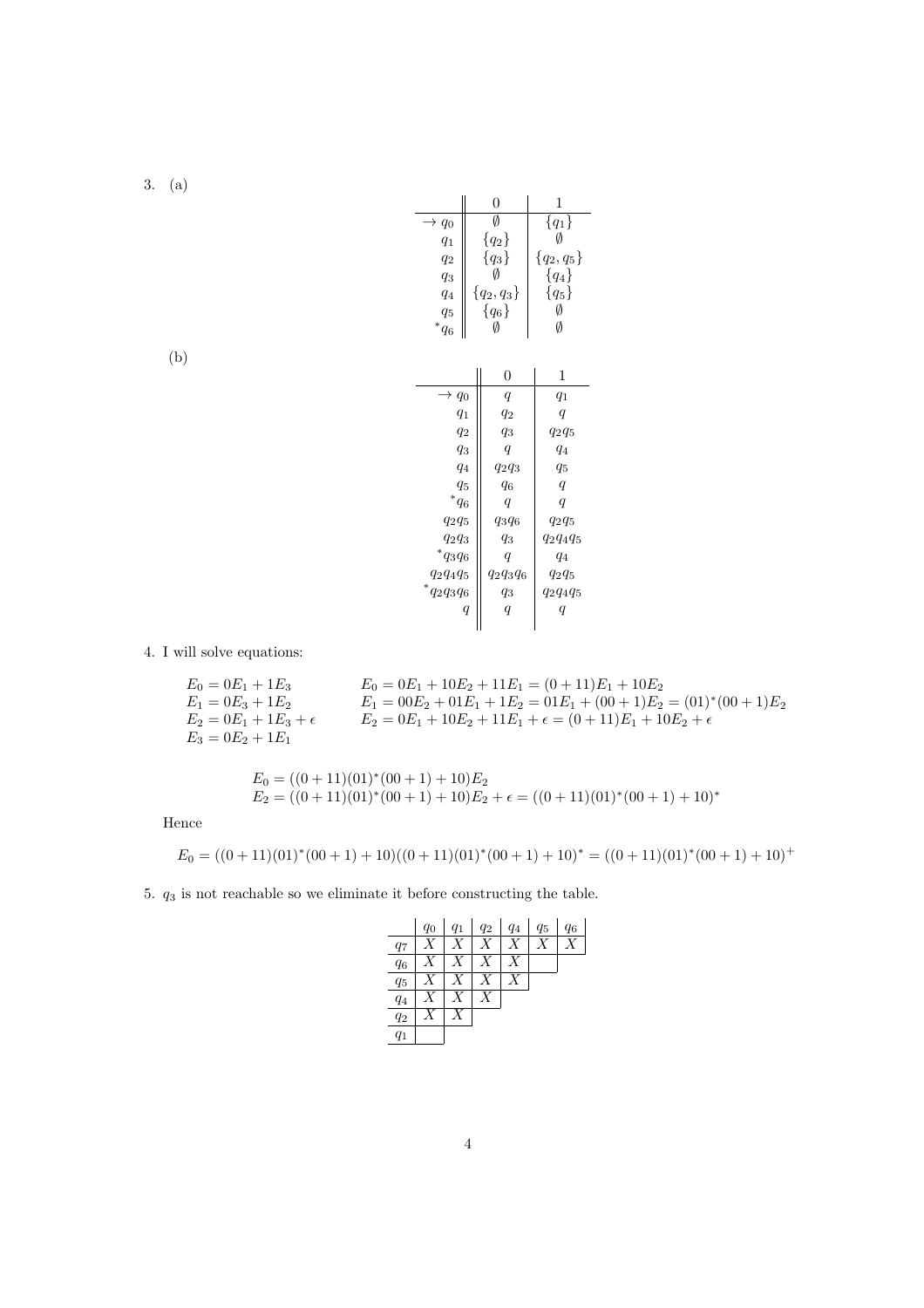The resulting automaton is (remember that equivalence of states is transitive):

|                      | 0        |          |
|----------------------|----------|----------|
| $\rightarrow q_0q_1$ | 97       | $q_0q_1$ |
| $q_2$                | $q_4$    | $q_5q_6$ |
| $q_4$                | $q_5q_6$ | $q_5q_6$ |
| $q_5q_6$             | $q_5q_6$ | $q_5q_6$ |
| $q_7$                | $q_2$    | $q_2$    |
|                      |          |          |

6. (a) RE represent languages so one could prove that both languages contain the same set of words by double inclusion.

One could transform one of the RE into the other using known algebraic laws on RE.

One could also transform the REs into DFAs and then minimize both DFAs and see if they are the same (the minimim DFA is unique modulo the name of the states).

Alternative one could transform the REs into DFAs and check if both the initial states are equivalent.

(b) i. (2.5pts) Yes.

Inclusion from left to right: The first expression genetares cero or more 1's and then any sequence of 0's and 1's, even the empty one. The second expression can also do this if in each iteration of the external closure  $(*)$  one generates as many 0's or 1's as needed in order to generate the expression the word in question.

Inclusion from right to left: Observe that by taking the 1<sup>\*</sup> as  $\epsilon$  the rest of the first expression can generate any sequence of 0's and 1's, so in particular can generate anything that the second expression can generate.

ii. (1.5pts) No. The first expression can generate only *a* but the smallest non-empty word the second expression can generate is *ab*.

7. (a)

$$
S \to PD \mid AQ \mid AD \qquad A \to aAb \mid \epsilon
$$
  
\n
$$
P \to aPc \mid aAc \qquad D \to cDd \mid \epsilon
$$
  
\n
$$
Q \to bQd \mid bDd
$$

(b) *A* generates as many *a*'s as *b*'s, *B* generates as many *b*'s as *d*'s, *C* generates as many *a*'s as *c*'s and *D* generates as many *c*'s as *d*'s.

There are three possible cases: either  $n > m$  (and hence  $l < k$ ),  $n < m$  (and hence  $l > k$ ) or  $n = m$  (and hence  $(l = k)$ .

The first case is generated by starting with the rules  $S \to PD$ . *P* will put the extra  $n - m a$ 's and *c*'s (at least one of each) and the continue with as many *a*'s and *b*'s (if any) via *A*. *D* will put the rest of the *c*'s and *d*'s (if any).

The second case is generated by starting with the rules  $S \rightarrow AQ$ . *Q* will put the extra  $m-n$ *b*'s and *d*'s (at least one of each) and the continue with as many *c*'s and *d*'s (if any). A will put the rest of the *a*'s and *b*'s.

The third case is generating with the rules  $S \rightarrow AD$ .

(c) The leftmost derivation is

$$
S \Rightarrow PD \Rightarrow aPcD \Rightarrow aaAccD \Rightarrow aaaAbccD \Rightarrow aaabccD \Rightarrow aaabccCDd \Rightarrow aaabcccd
$$

(d) No, the grammar is not ambiguous. Observe that the three starting rules are mutually exclusive. In all other rules, the options are also mutually exclusive: either we do a recursive derivation or we move to move to generating a different part of the word.